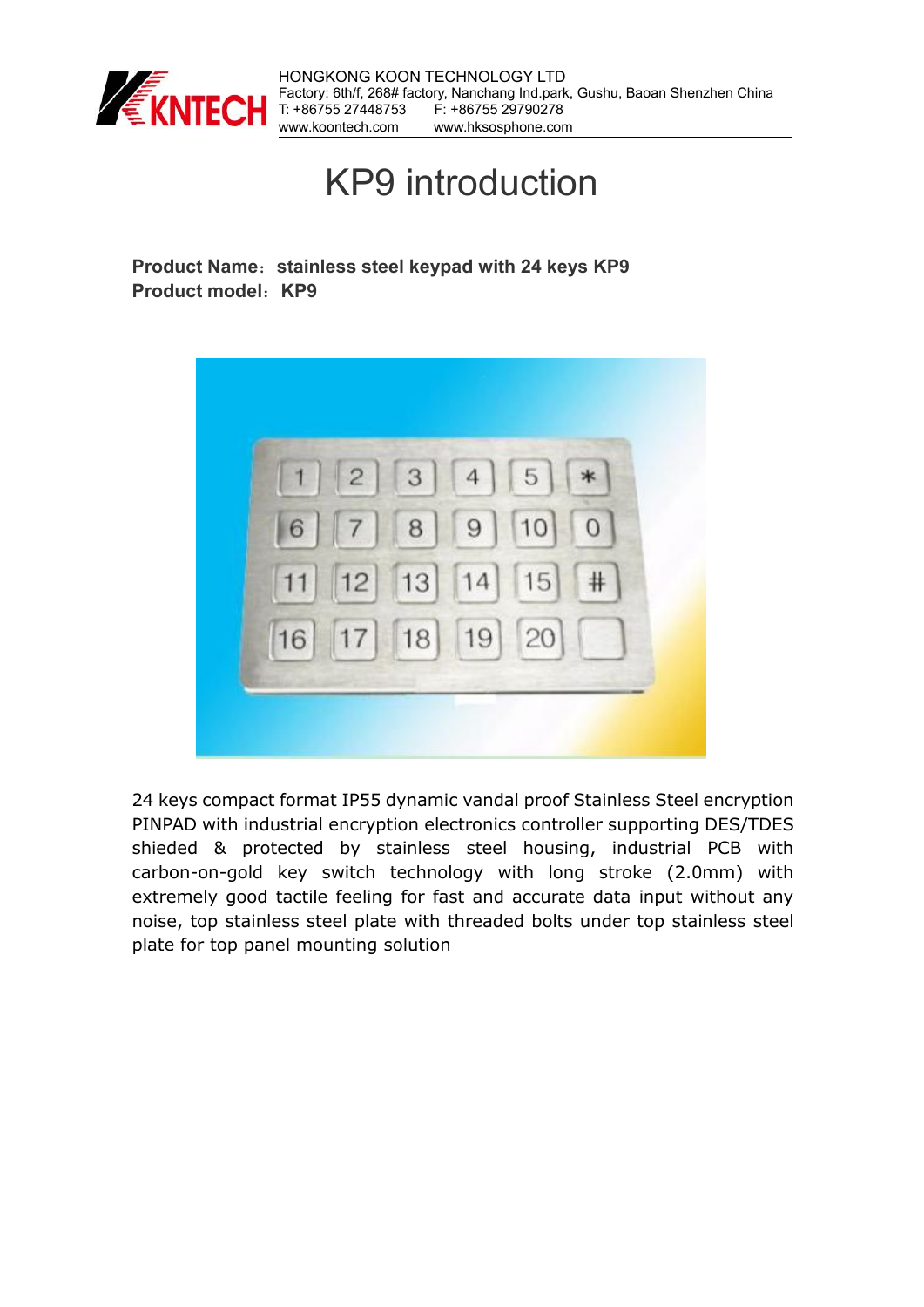

HONGKONG KOON TECHNOLOGY LTD Factory: 6th/f, 268# factory, Nanchang Ind.park, Gushu, Baoan Shenzhen China T: +86755 27448753 F: +86755 29790278<br>www.koontech.com www.hksosphone.cor www.hksosphone.com





## **Features**

Stainless steel fascia and key-tops guard willful destruction, against corrosion, shock, dust, falling raining, splashing, hose-directed water and vandal resistant, operation under hostile environments.

Internet friendly key layout, key-tops are sunk laser-etched in legends and characters via using high quality ink for easy readability, long life to prevent lettering rub-off. Or protrusive engraving available.

The PINPAD in 4 x 4 matrix with Enter, Cancel, Correction, etc. compliance with ISO standard.